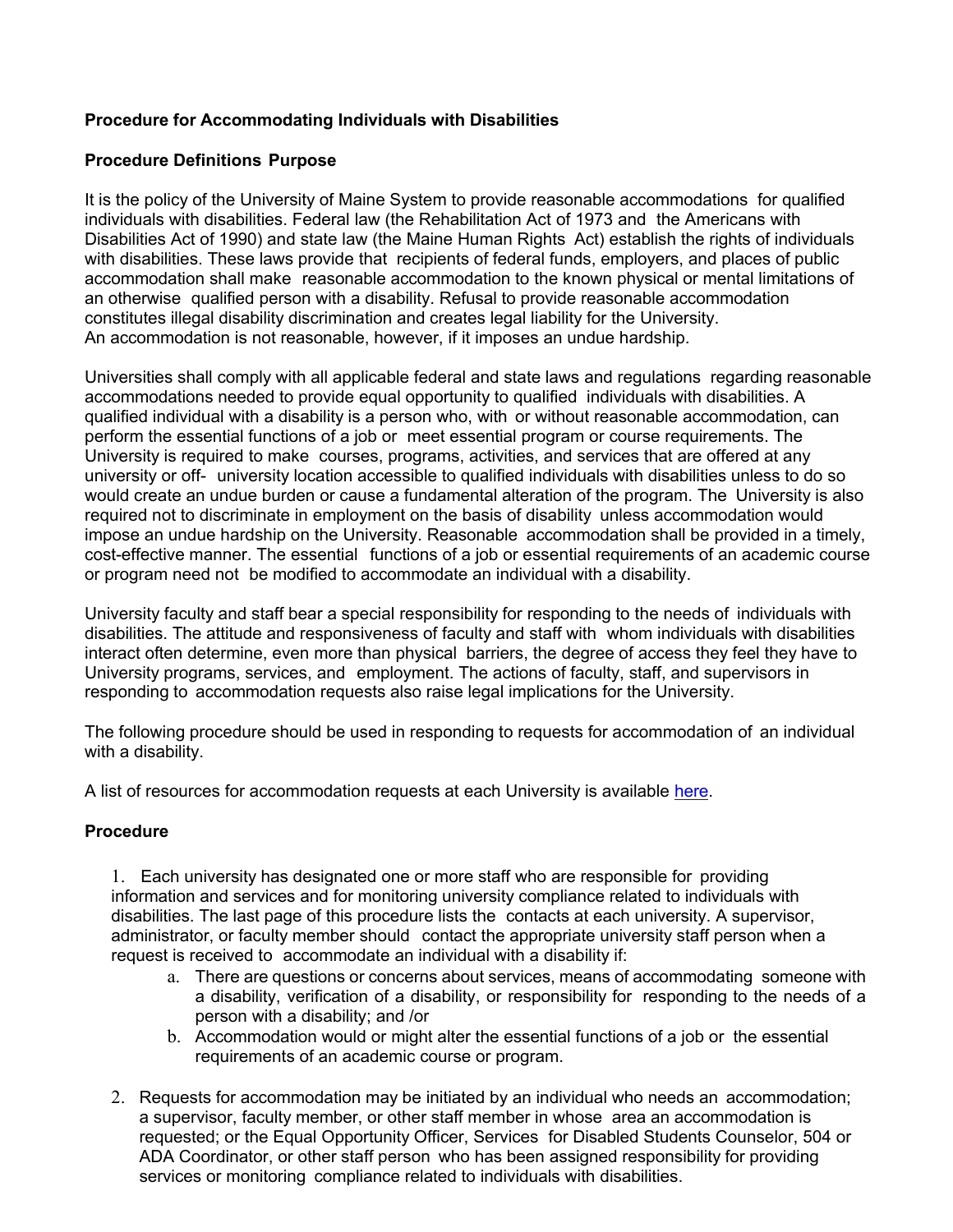For an employee or job applicant, a request can be made during the search process or at any time after hiring. For a student or applicant for admission, a request can be made during the application process or at any time after admission.

Students and employees with disabilities are encouraged to speak directly to faculty or their supervisor regarding accommodation needs within classes or the workplace. Faculty and supervisors are encouraged to consult with their department chair, director, or other appropriate administrator and with the appropriate university resource person for help in exploring possible accommodations.

All requests should be documented and processed as expeditiously as possible. Note: Accommodations are the responsibility of the university which has administrative responsibility for the location, center, or site.

- 3. Once a qualified individual with a disability has requested an accommodation, the University will take steps to determine an appropriate accommodation. The appropriate reasonable accommodation is best determined through a flexible, interactive process that involves both the individual with a disability and the faculty member or supervisor to whom the request is directed, and may include the designated university contact who can serve as a resource. **Early consultation with the designated university contact is essential whenever questions of compliance or funding for an accommodation are involved.** The interactive process to determine a reasonable accommodation involves the following steps:
	- 1. Analyze the job, course, or program involved to determine its purpose and essential functions or requirements;
	- 2. Talk with the individual with a disability to identify the precise job-related or educationrelated limitations imposed by the person's disability and how these limitations could be overcome with a reasonable accommodation;
	- 3. Involve the individual with a disability in identifying a range of potential accommodations and assessing the effectiveness each would have in enabling the individual to perform the essential functions of the position or to meet essential program or course requirements; and
	- 4. Considering the preference of the individual, select and implement an effective accommodation that is most appropriate for the individual and the University.

Final responsibility for selection of the most appropriate accommodation rests with the University.

An individual with a disability will be expected to meet job performance standards or course or program standards whether or not an accommodation is needed. However, an individual with a disability who can meet these standards in a different way than is customary will be provided with a reasonable accommodation to enable the individual to do so.

- 4. Faculty and supervisors may approve requested accommodations if cost of the accommodation to the University is minimal and will be paid from the departmental budget, and if there is no effect on departmental or University schedule of operations or the assignments of other employees or students.
- 5. If a mutually acceptable accommodation cannot be found or if requested accommodations involve more than a minimal cost or affect the schedule of operations or the assignments of other individuals, faculty and supervisors should consult with their supervisor and must contact the designated university staff person responsible for providing services, managing the university accommodations budget, and/or monitoring compliance (see list on last page). *No request should be denied prior to review by the designated university staff person.*
- 6. The designated university staff person will determine whether the requested accommodation is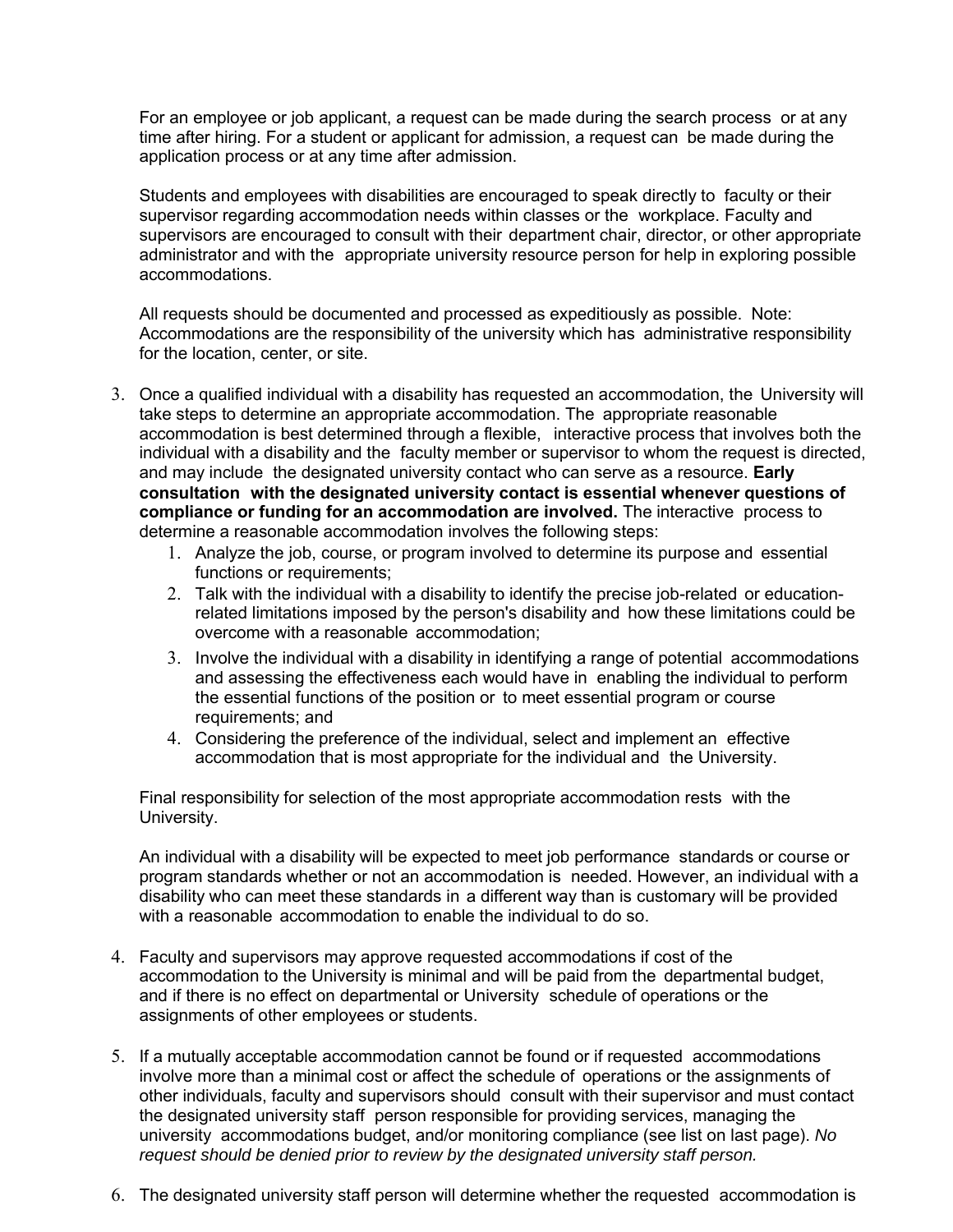reasonable based on relevant laws and regulations. It may be necessary to request a statement from the individual's health care provider identifying the specific condition, limitations or restrictions, and suggested accommodations. In compliance with Federal law, health care providers are informed not to provide genetic information. The University reserves the right to require a second medical opinion if additional information is needed to evaluate the requested accommodation.

- 7. The individual with a disability will be notified about the response to the request as promptly as possible. If the request is approved, the accommodation will be provided as promptly as possible. If the decision is that the request should be denied on the basis that accommodation would impose an undue financial hardship on the institution, the request will be forwarded to the ADA Coordinator in the System Office for review by the appropriate members of the System ADA Committee before the individual is notified.
- 8. Departments that offer programs or events which are open to the public are strongly encouraged to invite participants with disabilities to request in advance any accommodations needed to allow them to participate. Public events and programs include, for example, noncredit courses, public lectures and cultural events, graduation, and athletic competitions. Brochures, registration forms, press releases, and posters announcing public programs and events should include a statement such as: "Any person with a disability who needs accommodations for this program should consult the [Resource Guide t](https://umaine.edu/eo/resource/accommodation-contacts)o discuss their needs." Registration forms may state: "If you are a person with a disability and will need any accommodations for the program, please check this box and a representative of the sponsoring department will contact you to discuss your accommodation needs." Each university may establish and publicize a policy regarding how long in advance of a public program or event requests for accommodation must be made. The amount of lead time required must be reasonable and should be no longer than needed to arrange the accommodation.
- 9. Anytime that non-reappointment or other adverse action involving an employee is being considered, a review should be conducted to determine whether the employee may have a disability that is affecting job performance. If the supervisor has reason to believe that a disability may be involved, the supervisor should ask the employee if an accommodation is needed. If no disability exists or if it is not affecting job performance, the University may proceed with the disciplinary or non-reappointment process. If an employee's disability is affecting the performance of marginal functions of the job, a reasonable accommodation should be made to enable the employee to perform these functions, or the functions should be eliminated from the job. If a disability makes an employee unable to perform essential functions of the job even after all possible accommodations have been considered, the University must reassign the employee to a vacant position if the employee is qualified for the job and the job is available within a reasonable amount of time. If no job is available for which the employee is qualified, the University may proceed with the termination or non-reappointment process.

## **Definitions**

#### **Individual with a Disability**

Any person who has a physical or mental impairment, has a record of such impairment, or is regarded as having an impairment, that:

- Substantially limits a major life activity such as seeing, walking, or working; or
- Significantly impairs physical or mental health for six months or more; or
- Requires special education, vocational rehabilitation, or related services; or
- Is on a list of health conditions established by Maine law.